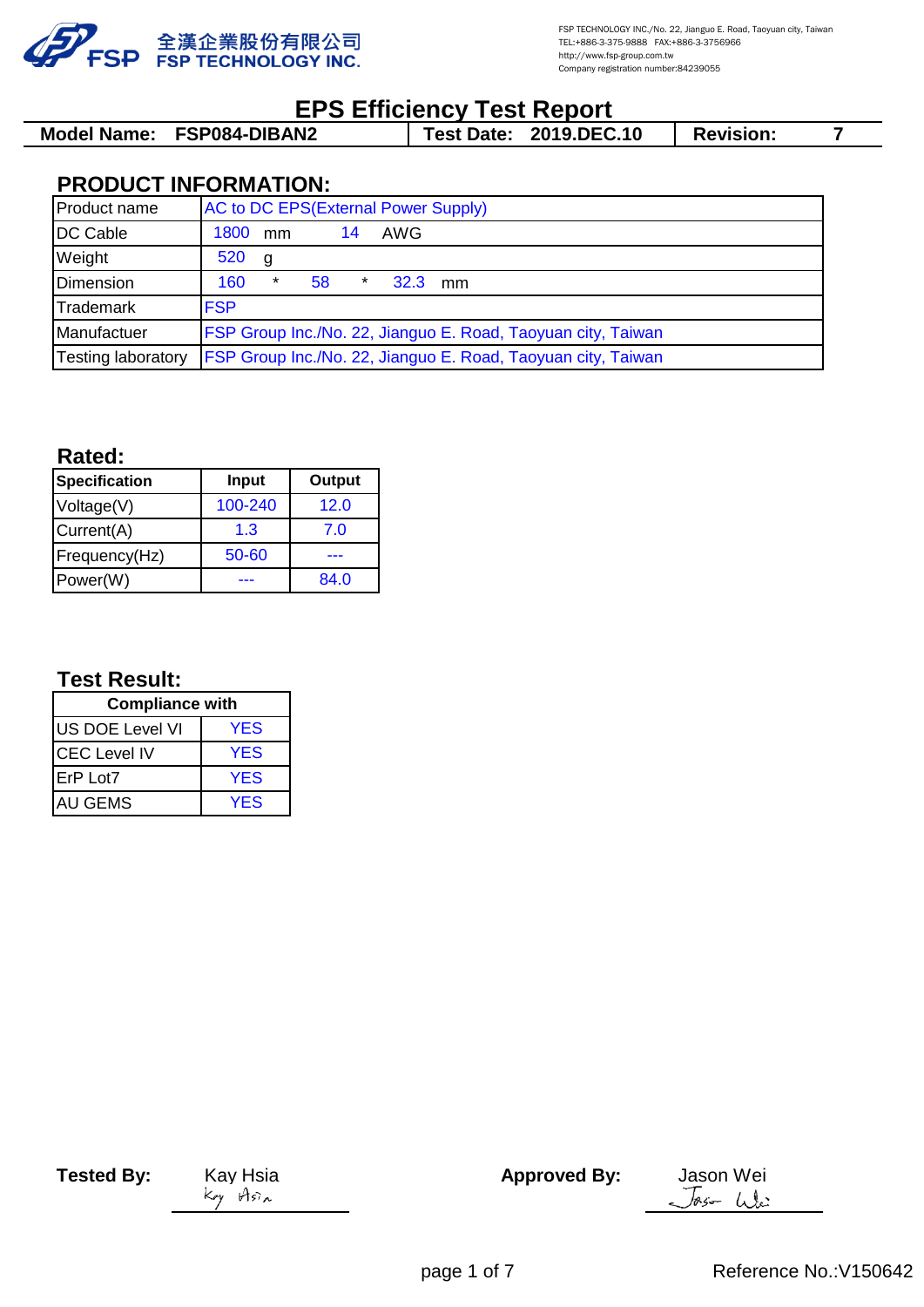

2020/8/5

# **EPS Efficiency Test Report**

|                    | Model Name: FSP084-DIBAN2 |               | <b>Test Date: 2019.DEC.10</b> | <b>Revision:</b>        |  |
|--------------------|---------------------------|---------------|-------------------------------|-------------------------|--|
| 1. Test Equipment: |                           |               |                               |                         |  |
|                    | <b>Item</b>               | <b>IBrand</b> | <b>IModel</b>                 | <b>Calibrates Until</b> |  |
|                    | AC Source                 | <b>CHROMA</b> | 6430/643000000908             | 2020/8/5                |  |
|                    | Electronic Load           | <b>CHROMA</b> | 63030/6300006368              | 2020/8/5                |  |

CHROMA 66202/662022003033

## **2. Regulation:**

| US DOE                                    | • 10 CFR Parts 429, 430 and 431        |
|-------------------------------------------|----------------------------------------|
| <b>CEC</b>                                | $\cdot$ CEC-400-2015-021               |
| $\mathsf{E}\mathsf{r} \mathsf{P}$ (Lot 7) | • Commission Regulation (EU) 2019/1782 |
| <b>AU GEMS</b>                            | • AS/NZS 4665:2005                     |

#### The average active efficiency:

Power Meter

| Agency                 | <b>Rated Power</b>                                                                                            | Low voltage                          | AC-DC                              |
|------------------------|---------------------------------------------------------------------------------------------------------------|--------------------------------------|------------------------------------|
|                        | $Po \leq 1W$                                                                                                  | $\geq$ 0.517*Po+0.087                | $\geq$ 0.5*Po+0.16                 |
| US DOE                 | 1W <po<math>\leq49W</po<math>                                                                                 | $\geq$ 0.0834*ln(Po)-0.0014*Po+0.609 | $\geq$ 0.071*ln(Po)-0.0014*Po+0.67 |
| Level VI               | 49W <po≤250w< td=""><td><math>\geq 0.87</math></td><td><math>\geq 0.88</math></td></po≤250w<>                 | $\geq 0.87$                          | $\geq 0.88$                        |
|                        | 250W <po< td=""><td><math>\geq</math> 0.875</td><td><math>\geq</math> 0.875</td></po<>                        | $\geq$ 0.875                         | $\geq$ 0.875                       |
|                        | Po<1W                                                                                                         |                                      | $\geq$ 0.5*Po                      |
| <b>CEC</b><br>Level IV | 1W $\leq$ Po $\leq$ 51W                                                                                       | N/A                                  | $\geq$ 0.09*ln(Po)+0.5             |
|                        | 51W <po< td=""><td></td><td><math>\geq</math> 0.85</td></po<>                                                 |                                      | $\geq$ 0.85                        |
|                        | Po≤1W                                                                                                         | ≥0.517*Po+0.087                      | $\geq$ 0.5*Po+0.16                 |
| ErP Lot 7              | 1W <po≤49w< td=""><td>≧0.0834*ln(Po)-0.0014*Po+0.609</td><td>≧0.071*ln(Po)-0.0014*Po+0.67</td></po≤49w<>      | ≧0.0834*ln(Po)-0.0014*Po+0.609       | ≧0.071*ln(Po)-0.0014*Po+0.67       |
|                        | 49W <po< td=""><td><math display="inline">≥0.87</math></td><td><math display="inline">≥0.88</math></td></po<> | $≥0.87$                              | $≥0.88$                            |
|                        | $Po \leq 1W$                                                                                                  |                                      | $\geq$ 0.5*Po                      |
| AU GEMS                | 1W <po<math>\leq51W</po<math>                                                                                 | N/A                                  | $\geq$ 0.09*ln(Po)+0.5             |
|                        | 51W < Po                                                                                                      |                                      | $\geq$ 0.85                        |

#### The no-load condition of power consumption:

| Agency                 | <b>Rated Power</b>                                                                              | Low voltage  | AC-DC        |
|------------------------|-------------------------------------------------------------------------------------------------|--------------|--------------|
|                        | 0W <po<math>\leq49W</po<math>                                                                   | $\leq$ 0.1W  | $\leq$ 0.1W  |
| US DOE<br>Level VI     | 49W <po≤250w< td=""><td><math>\leq</math> 0.21W</td><td><math>\leq</math> 0.21W</td></po≤250w<> | $\leq$ 0.21W | $\leq$ 0.21W |
|                        | 250W <po< td=""><td>≤0.5W</td><td>≤0.5W</td></po<>                                              | ≤0.5W        | ≤0.5W        |
| <b>CEC</b><br>Level IV | Any Output                                                                                      | N/A          | ≤0.5W        |
| ErP Lot7               | $Po \leq 49W$                                                                                   | $\leq$ 0.1W  | $\leq$ 0.1W  |
|                        | 49W <po< td=""><td><math>\leq</math> 0.21W</td><td><math>\leq</math> 0.21W</td></po<>           | $\leq$ 0.21W | $\leq$ 0.21W |
| AU GEMS                | 0W <po< td=""><td>N/A</td><td><math display="inline">≤ 0.5W</math></td></po<>                   | N/A          | $≤ 0.5W$     |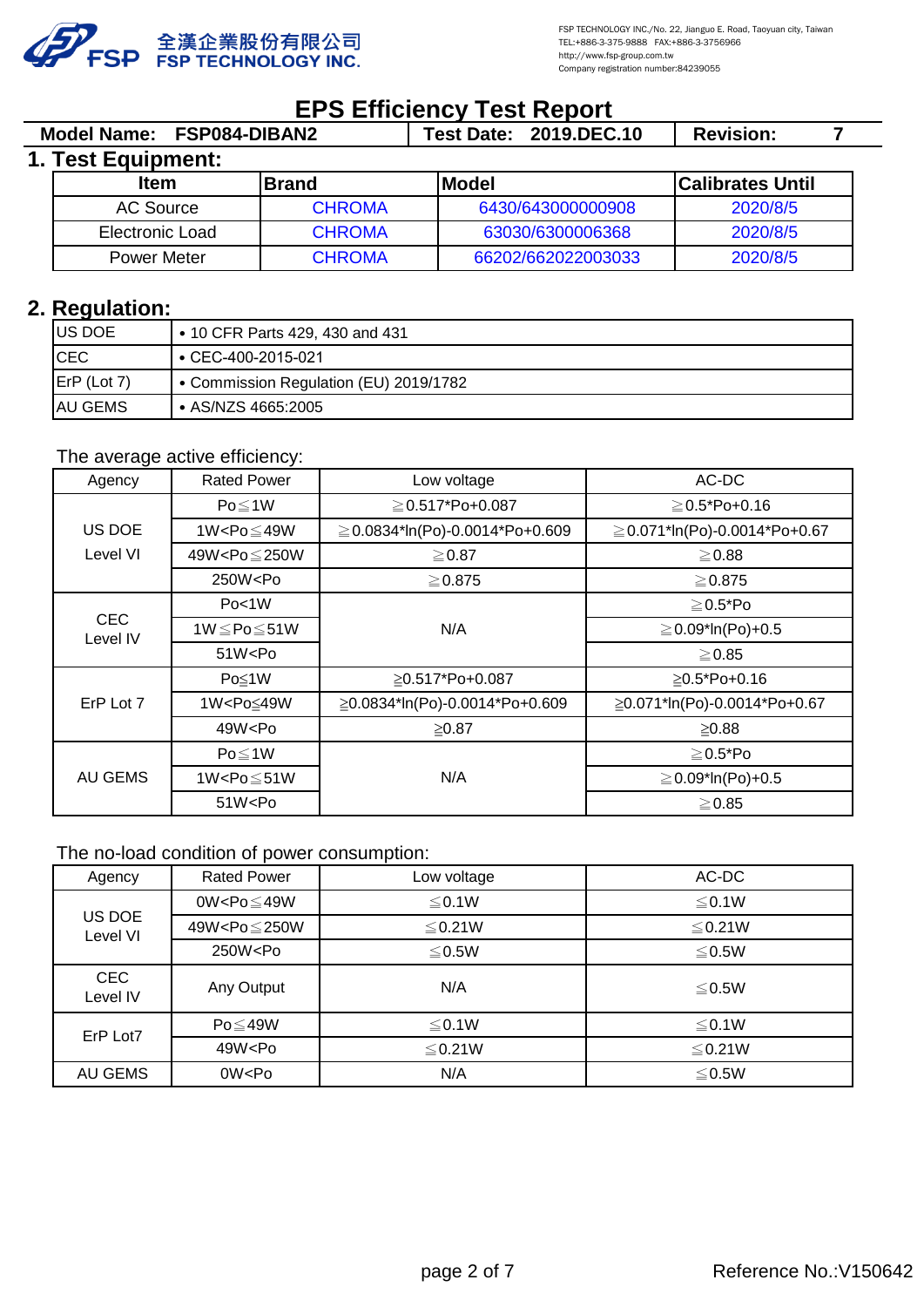

# **EPS Efficiency Test Report**

| Model Name: FSP084-DIBAN2 |  | <b>Test Date: 2019.DEC.10</b> | <b>Revision:</b> |  |
|---------------------------|--|-------------------------------|------------------|--|
|                           |  |                               |                  |  |

## **3. Test Method:**

| <b>US DOE</b>    | • Test Method for Calculating the Energy Efficiency of External AC-DC and<br>AC-AC Power Supplies" dated August 11, 2004                                                                                                                               |
|------------------|--------------------------------------------------------------------------------------------------------------------------------------------------------------------------------------------------------------------------------------------------------|
| ICEC             | • Test Method for Calculating the Energy Efficiency of Single-Voltage External AC-DC and<br>AC-AC Power Supplies" dated August 11, 2004 (except that the test voltage specified in<br>Section 4(d) of the test method shall be only 115 volts, 60 Hz.) |
| <b>IErP Lot7</b> | • EN 50563:2011/A1:2013                                                                                                                                                                                                                                |
| <b>AU GEMS</b>   | • $AS/NZS$ 4665.1                                                                                                                                                                                                                                      |

## **4. Test Setup:**

- **Connect the EUT to suitably calibrated AC source, power meter and electronic load.**
- l Warm up at least 30 minutes at 100% of nameplate current output.
- The EUT shall be tested at 100%, 75%, 50%, 25%, 10% of nameplate output current and no load condition.
- $\bullet$  Measure the relative parameters required from test record.
- The input test voltage shall be used 115V/60HZ and 230V/50HZ.
- $\bullet$  Ambient temperature: 23 +/-5℃.
- $\bullet$  No-Load mode: Not connection to a product or any other load.

## **5. Load Conditions:**

The EUT was tested at four active mode load conditions and the no load condition according to Table 1 below by using electronics loads.

| Table 1 – Load Condition for EUT              |                        |  |  |  |  |  |
|-----------------------------------------------|------------------------|--|--|--|--|--|
| <b>Percentage of Nameplate Output Current</b> |                        |  |  |  |  |  |
| <b>Load Condition 1</b>                       | $100\% \pm 2\%$        |  |  |  |  |  |
| <b>Load Condition 2</b>                       | $75\% \pm 2\%$         |  |  |  |  |  |
| <b>Load Condition 3</b>                       | $50\% \pm 2\%$         |  |  |  |  |  |
| <b>Load Condition 4</b>                       | $25\% \pm 2\%$         |  |  |  |  |  |
| <b>Load Condition 5</b>                       | $10\% \pm 1\%$         |  |  |  |  |  |
| <b>Load Condition 6</b>                       | 0% (no-load condition) |  |  |  |  |  |

#### **Table 1 – Load Condition for EUT**

The 1% & 2% allowance is of nameplate output current, not of the calculated current value.

### **6. Test Result:**

|                     | No $load(W)$ |             | <b>Average Efficiency</b> |             |  |
|---------------------|--------------|-------------|---------------------------|-------------|--|
| Agency              | Standard     | PASS / FAIL | Standard                  | PASS / FAIL |  |
| US DOE Level VI     | $\leq 0.21$  | <b>PASS</b> | 0.8800                    | <b>PASS</b> |  |
| <b>CEC Level IV</b> | $\leq 0.5$   | <b>PASS</b> | 0.8500                    | <b>PASS</b> |  |
| ErP Lot7            | $\leq 0.21$  | <b>PASS</b> | 0.8800                    | <b>PASS</b> |  |
| AU GEMS             | $\leq$ 0.5   | <b>PASS</b> | 0.8500                    | <b>PASS</b> |  |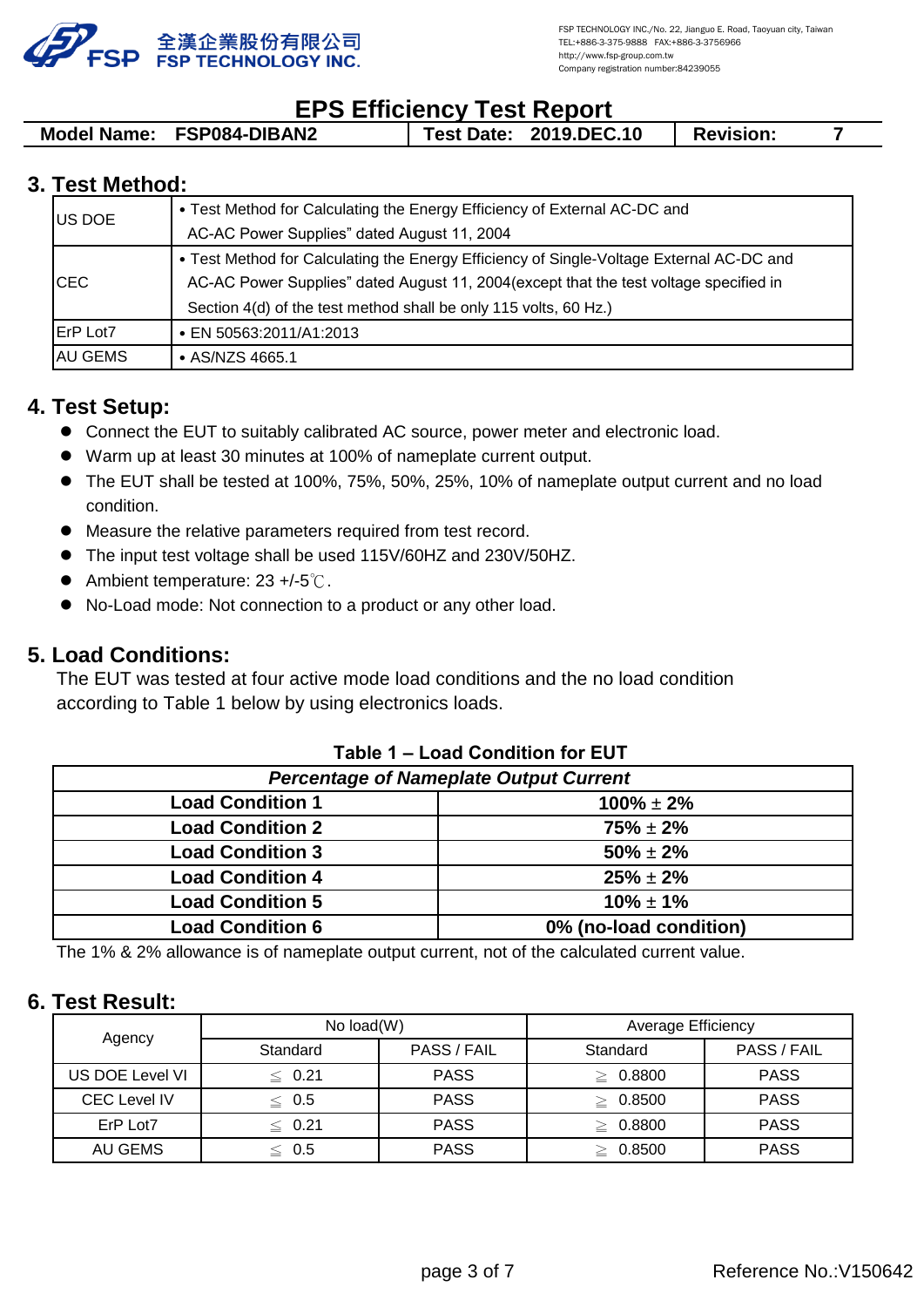

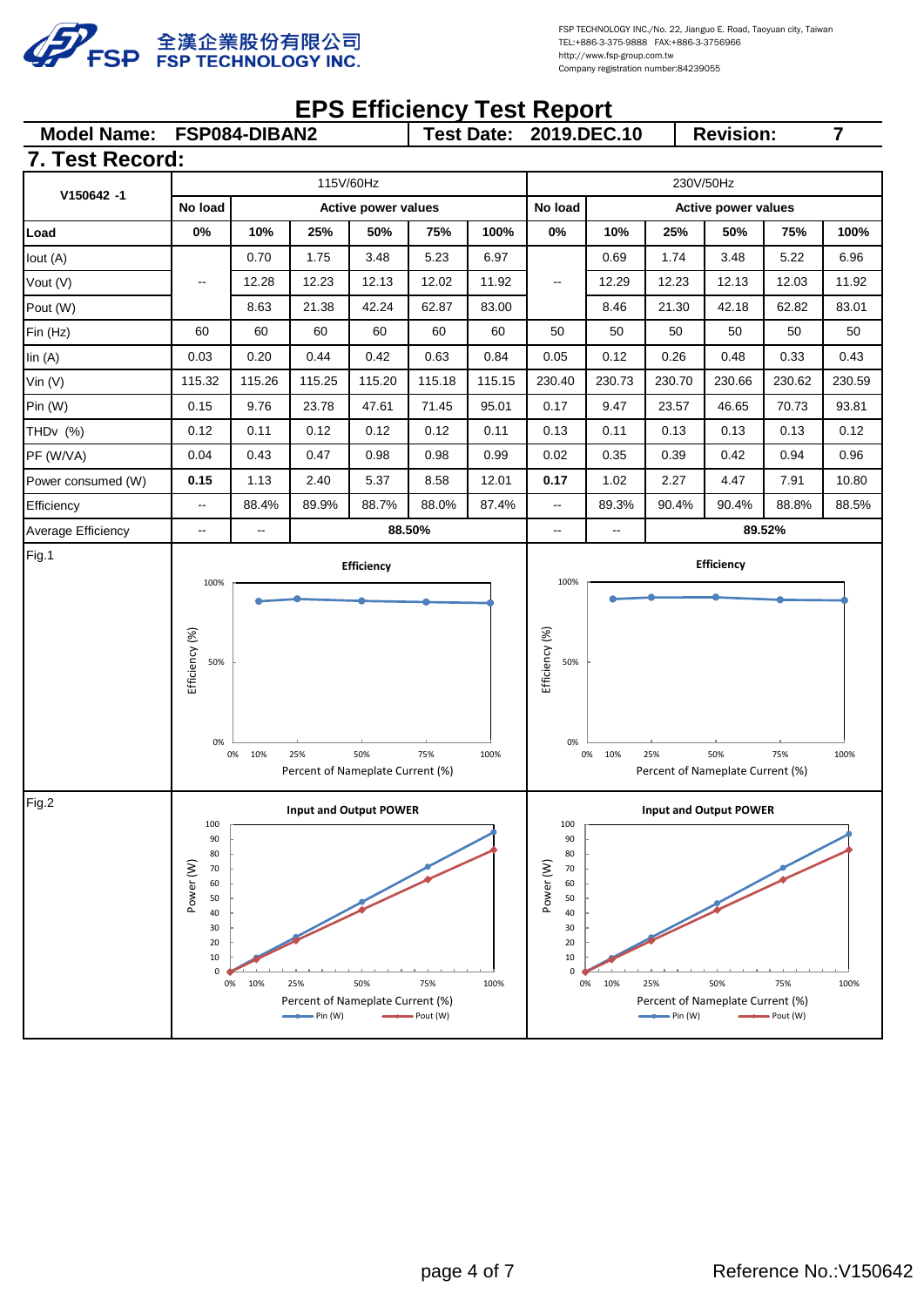

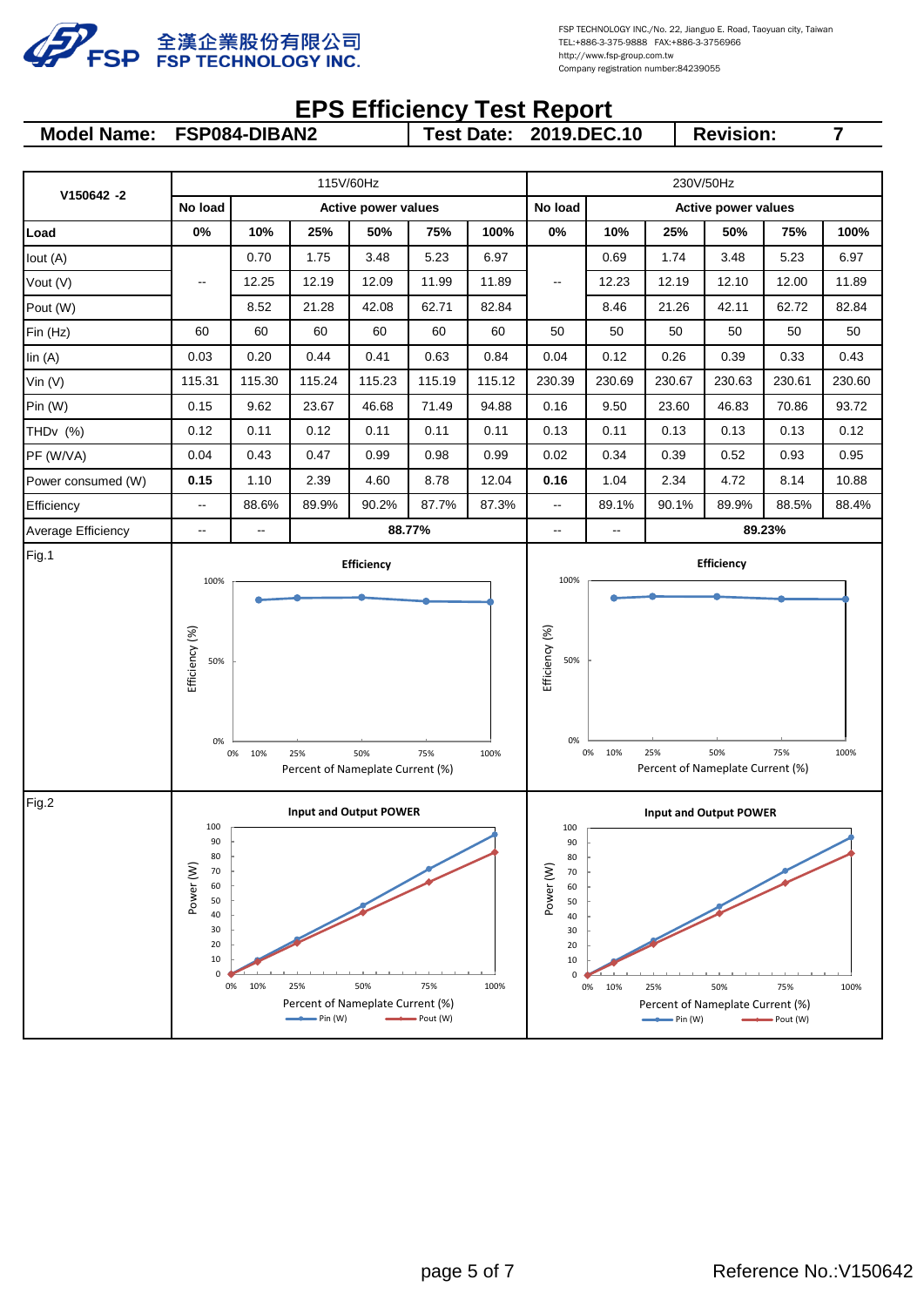